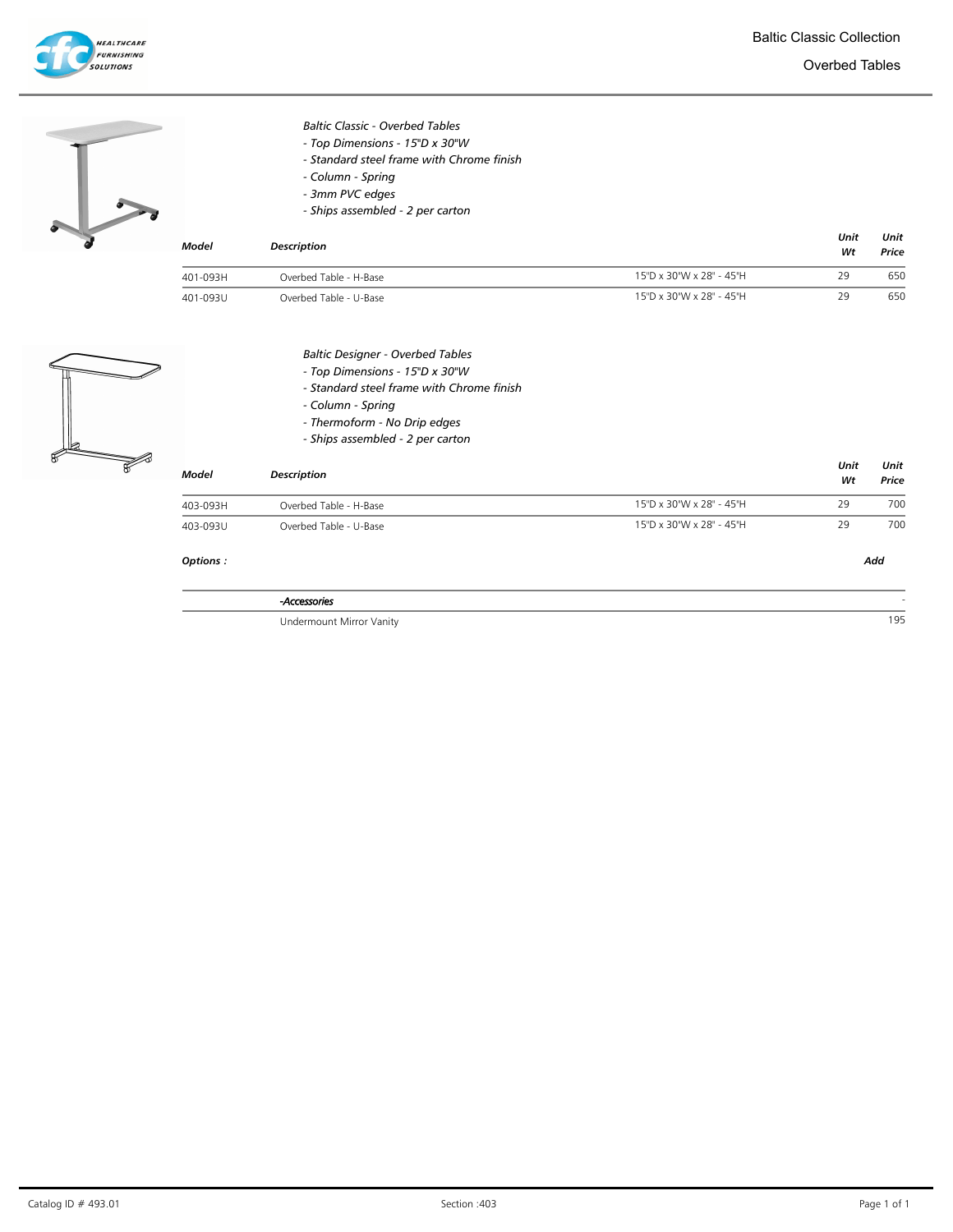



## Sedona - Overbed Tables

- Top Dimensions 18"D x 36"W
- Fork shaped base available in several colors
- Column Spring
- Ships Assembled 1 Per Carton

| Model       | <b>Description</b>                        |                          | Unit<br>Wt | Unit<br>Price |
|-------------|-------------------------------------------|--------------------------|------------|---------------|
| 404-093F-BL | Overbed Table - Fork Base - Black Wrinkle | 18"D x 36"W x 30" - 45"H | 71         | 1.375         |
| 404-093F-BR | Overbed Table - Fork Base - Brown         | 18"D x 36"W x 30" - 45"H | 71         | 1.375         |
| 404-093F-CH | Overbed Table - Fork Base - Chrome        | 18"D x 36"W x 30" - 45"H | 71         | 1.261         |
| 404-093F-LG | Overbed Table - Fork Base - Light Gray    | 18"D x 36"W x 30" - 45"H | 71         | 1.375         |
| 404-093F-OP | Overbed Table - Fork Base - Opal          | 18"D x 36"W x 30" - 45"H | 71         | 1.375         |
| 404-093F-PL | Overbed Table - Fork Base - Platinum      | 18"D x 36"W x 30" - 45"H | 71         | 1.375         |
| 404-093F-TP | Overbed Table - Fork Base - Taupe         | 18"D x 36"W x 30" - 48"H | 71         | 1.375         |



#### Sedona - Overbed Tables

- Top Dimensions 18"D x 36"W
- "H" shaped base available in several colors
- Column Spring
- Ships Assembled 1 Per Carton

| Model       | <b>Description</b>                     |                          | Unit<br>Wt | Unit<br>Price |
|-------------|----------------------------------------|--------------------------|------------|---------------|
| 404-093H-BL | Overbed Table - H Base - Black Wrinkle | 18"D x 36"W x 30" - 45"H | 55         | 1.371         |
| 404-093H-BR | Overbed Table - H Base - Brown         | 18"D x 36"W x 30" - 45"H | 55         | 1.371         |
| 404-093H-CH | Overbed Table - H Base - Chrome        | 18"D x 36"W x 30" - 45"H | 55         | 1.261         |
| 404-093H-LG | Overbed Table - H Base - Light Gray    | 18"D x 36"W x 30" - 45"H | 55         | 1.371         |
| 404-093H-OP | Overbed Table - H Base - Opal          | 18"D x 36"W x 30" - 45"H | 55         | 1.371         |
| 404-093H-PL | Overbed Table - H Base - Platinum      | 18"D x 36"W x 30" - 45"H | 55         | 1.371         |
| 404-093H-TP | Overbed Table - H Base - Taupe         | 18"D x 36"W x 30" - 45"H | 55         | .371          |



## Sedona - Overbed Tables

- Top Dimensions 18"D x 36"W
- "U" shaped base available in several colors
- Column Spring
- Ships Assembled 1 Per Carton

| Model       | <b>Description</b>                     |                          | Unit<br>Wt | Unit<br>Price |
|-------------|----------------------------------------|--------------------------|------------|---------------|
| 404-093U-BL | Overbed Table - U Base - Black Wrinkle | 18"D x 36"W x 30" - 45"H | 68         | 1.371         |
| 404-093U-BR | Overbed Table - U Base - Brown         | 18"D x 36"W x 30" - 45"H | 68         | 1.371         |
| 404-093U-CH | Overbed Table - U Base - Chrome        | 18"D x 36"W x 30" - 45"H | 68         | 1.261         |
| 404-093U-LG | Overbed Table - U Base - Light Gray    | 18"D x 36"W x 30" - 45"H | 68         | 1.371         |
| 404-093U-OP | Overbed Table - U Base - Opal          | 18"D x 36"W x 30" - 45"H | 68         | 1.371         |
| 404-093U-PL | Overbed Table - U Base - Platinum      | 18"D x 36"W x 30" - 45"H | 55         | 1.371         |
| 404-093U-TP | Overbed Table - U Base - Taupe         | 18"D x 36"W x 30" - 45"H | 68         | 1.371         |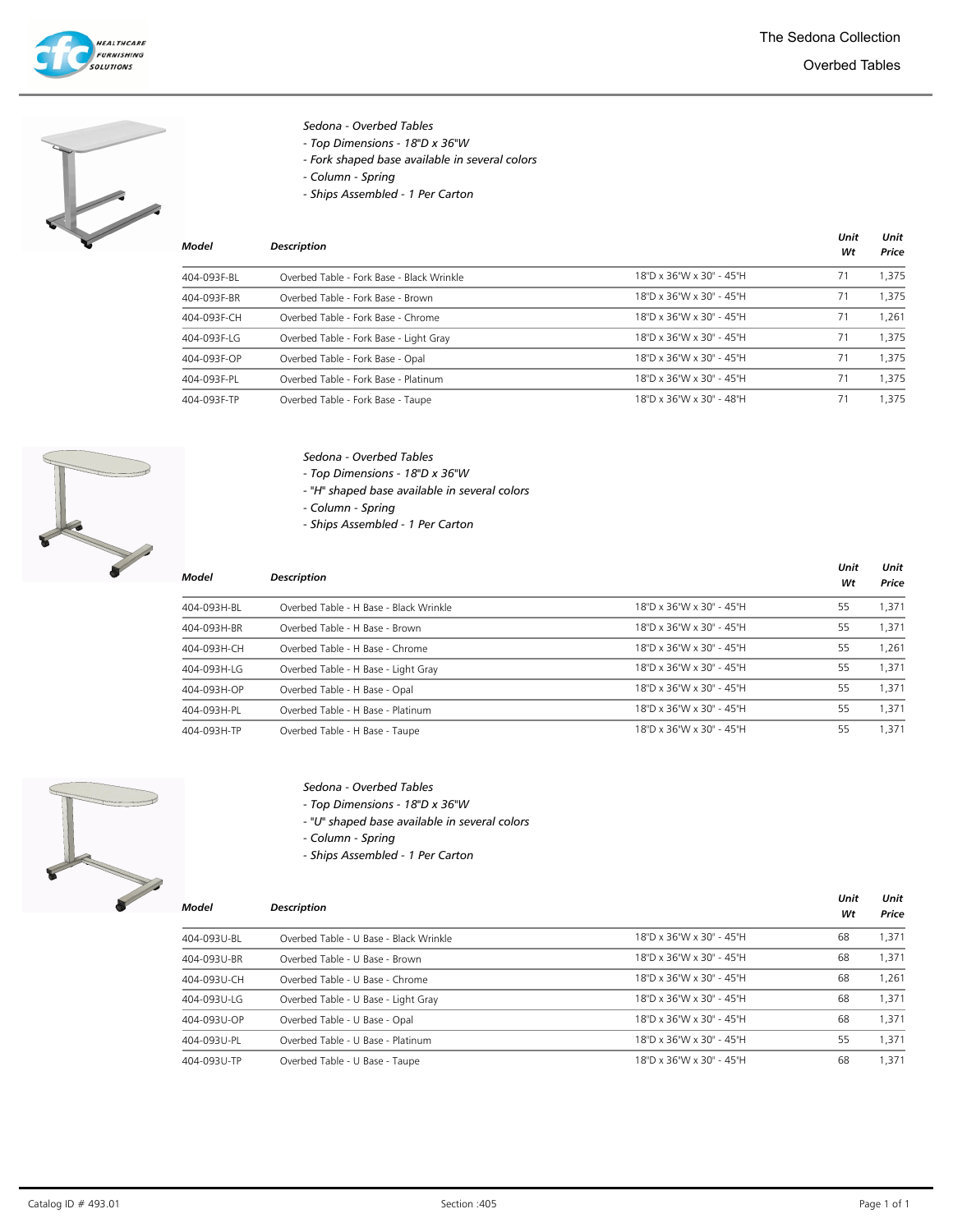



## Siena - Overbed Tables

- Top Dimensions - 18"D x 36"W

- Fork shaped base available in several colors
- Column Gas
- Ships Assembled 1 Per Carton

| Model       | <b>Description</b>                        |                          | Unit<br>Wt | Unit<br>Price |
|-------------|-------------------------------------------|--------------------------|------------|---------------|
| 405-093F-BL | Overbed Table - Fork Base - Black Wrinkle | 18"D x 36"W x 30" - 45"H | 71         | 1,425         |
| 405-093F-BR | Overbed Table - Fork Base - Brown         | 18"D x 36"W x 30" - 45"H | 71         | 1.425         |
| 405-093F-CH | Overbed Table - Fork Base - Chrome        | 18"D x 36"W x 30" - 45"H | 71         | 1,355         |
| 405-093F-LG | Overbed Table - Fork Base - Light Gray    | 18"D x 36"W x 30" - 45"H | 71         | 1.425         |
| 405-093F-OP | Overbed Table - Fork Base - Opal          | 18"D x 36"W x 30" - 45"H | 71         | 1.425         |
| 405-093F-PL | Overbed Table - Fork Base - Platinum      | 18"D x 36"W x 30" - 45"H | 71         | 1,425         |
| 405-093F-TP | Overbed Table - Fork Base - Taupe         | 18"D x 36"W x 30" - 45"H | 71         | 1.425         |



- Siena Overbed Tables
- Top Dimensions 18"D x 36"W
- "H" shaped base available in several colors
- Column Gas
- Ships Assembled 1 Per Carton

| <b>Model</b> | <b>Description</b>                     |                          | Unit<br>Wt | Unit<br>Price |
|--------------|----------------------------------------|--------------------------|------------|---------------|
| 405-093H-BL  | Overbed Table - H Base - Black Wrinkle | 18"D x 36"W x 30" - 45"H | 55         | 1.425         |
| 405-093H-BR  | Overbed Table - H Base - Brown         | 18"D x 36"W x 30" - 45"H | 55         | 1,425         |
| 405-093H-CH  | Overbed Table - H Base - Chrome        | 18"D x 36"W x 30" - 45"H | 55         | 1.355         |
| 405-093H-LG  | Overbed Table - H Base - Light Gray    | 18"D x 36"W x 30" - 45"H | 55         | 1,425         |
| 405-093H-OP  | Overbed Table - H Base - Opal          | 18"D x 36"W x 30" - 45"H | 55         | 1.425         |
| 405-093H-PL  | Overbed Table - H Base - Platinum      | 18"D x 36"W x 30" - 45"H | 55         | 1.425         |
| 405-093H-TP  | Overbed Table - H Base - Taupe         | 18"D x 36"W x 30" - 45"H | 55         | 1,425         |



# Siena - Overbed Tables

- Top Dimensions 18"D x 36"W
- "U" shaped base available in several colors
- Column Gas
- Ships Assembled 1 Per Carton

| Model       | <b>Description</b>                     |                          | Unit<br>Wt | Unit<br>Price |
|-------------|----------------------------------------|--------------------------|------------|---------------|
| 405-093U-BL | Overbed Table - U Base - Black Wrinkle | 18"D x 36"W x 30" - 45"H | 68         | 1,425         |
| 405-093U-BR | Overbed Table - U Base - Brown         | 18"D x 36"W x 30" - 45"H | 68         | 1,425         |
| 405-093U-CH | Overbed Table - U Base - Chrome        | 18"D x 36"W x 30" - 45"H | 68         | 1.355         |
| 405-093U-LG | Overbed Table - U Base - Light Gray    | 18"D x 36"W x 30" - 45"H | 68         | 1,425         |
| 405-093U-OP | Overbed Table - U Base - Opal          | 18"D x 36"W x 30" - 45"H | 68         | 1,425         |
| 405-093U-PL | Overbed Table - U Base - Platinum      | 18"D x 36"W x 30" - 45"H | 68         | 1.425         |
| 405-093U-TP | Overbed Table - U Base - Taupe         | 18"D x 36"W x 30" - 45"H | 68         | 1.425         |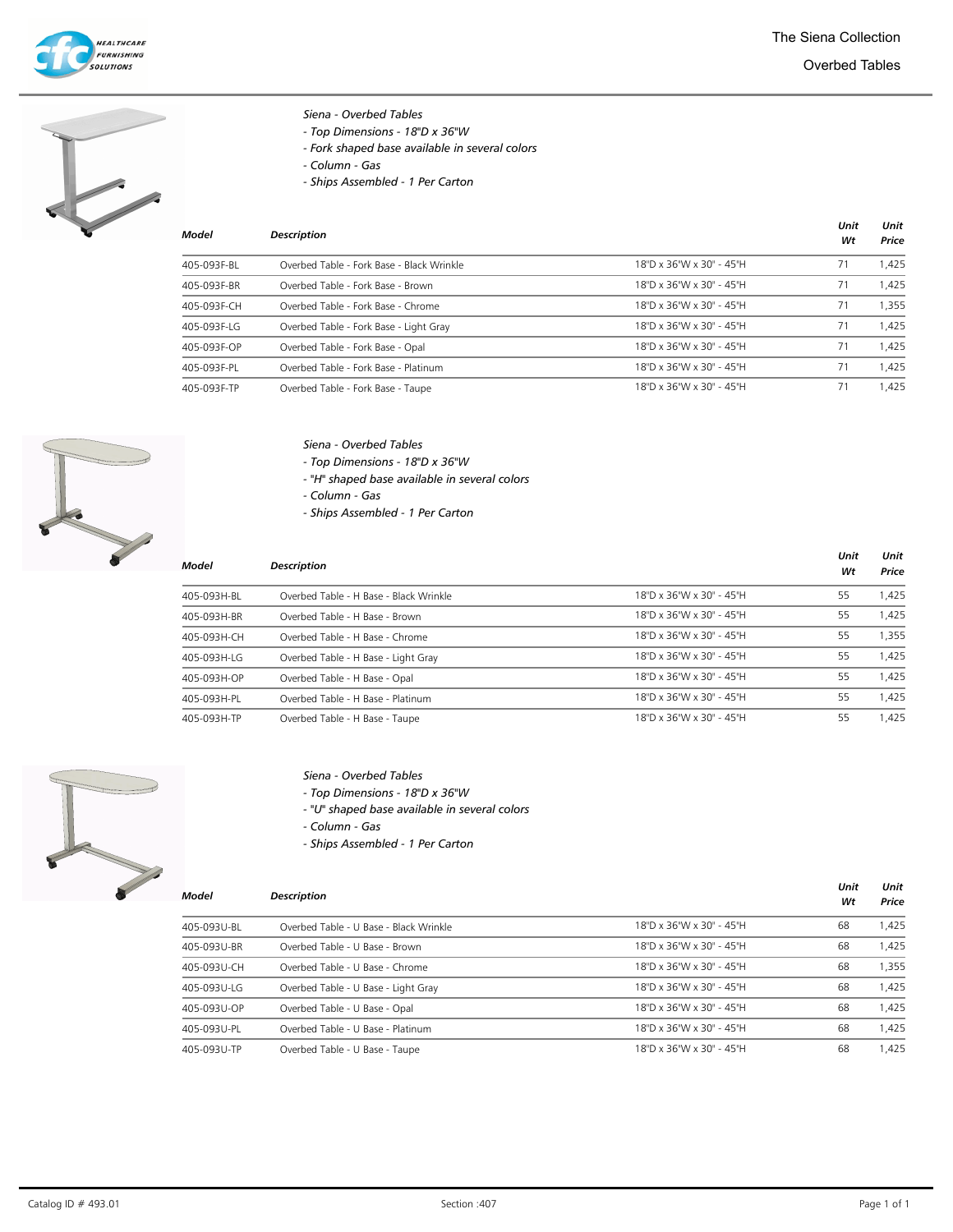



#### Monaco - Overbed Tables

- Top Dimensions 18"D x 36"W
- Fork shaped base available in several colors
- Column Spring
- Low Profile with caps
- Ships Assembled 1 Per Carton

| Model       | <b>Description</b>                        |                          | Unit<br>Wt | Unit<br>Price |
|-------------|-------------------------------------------|--------------------------|------------|---------------|
| 407-093F-BL | Overbed Table - Fork Base - Black Wrinkle | 18"D x 36"W x 30" - 45"H | 71         | 1.570         |
| 407-093F-BR | Overbed Table - Fork Base - Brown         | 18"D x 36"W x 30" - 45"H | 71         | 1.570         |
| 407-093F-CH | Overbed Table - Fork Base - Chrome        | 18"D x 36"W x 30" - 45"H | 71         | 1.495         |
| 407-093F-LG | Overbed Table - Fork Base - Light Gray    | 18"D x 36"W x 30" - 45"H | 71         | 1.570         |
| 407-093F-OP | Overbed Table - Fork Base - Opal          | 18"D x 36"W x 30" - 45"H | 71         | 1.570         |
| 407-093F-PL | Overbed Table - Fork Base - Platinum      | 18"D x 36"W x 30" - 45"H | 71         | 1.570         |
| 407-093F-TP | Overbed Table - Fork Base - Taupe         | 18"D x 36"W x 30" - 45"H | 71         | 1.570         |



### Monaco - Overbed Tables

- Top Dimensions 18"D x 36"W
- "H" shaped base available in several colors
- Column Spring
- Low Profile with caps
- Ships Assembled 1 Per Carton

| Model       | <b>Description</b>                     |                          | Unit<br>Wt | Unit<br>Price |
|-------------|----------------------------------------|--------------------------|------------|---------------|
| 407-093H-BL | Overbed Table - H Base - Black Wrinkle | 18"D x 36"W x 30" - 45"H | 55         | 1,570         |
| 407-093H-BR | Overbed Table - H Base - Brown         | 18"D x 36"W x 30" - 45"H | 55         | 1,570         |
| 407-093H-CH | Overbed Table - H Base - Chrome        | 18"D x 36"W x 30" - 45"H | 55         | 1.495         |
| 407-093H-LG | Overbed Table - H Base - Light Gray    | 18"D x 36"W x 30" - 45"H | 55         | 1,570         |
| 407-093H-OP | Overbed Table - H Base - Opal          | 18"D x 36"W x 30" - 45"H | 55         | 1,570         |
| 407-093H-PL | Overbed Table - H Base - Platinum      | 18"D x 36"W x 30" - 45"H | 55         | 1,570         |
| 407-093H-TP | Overbed Table - H Base - Taupe         | 18"D x 36"W x 30" - 45"H | 55         | 1.570         |



#### Monaco - Overbed Tables

- Top Dimensions 18"D x 36"W
- "U" shaped base available in several colors
- Column Spring
- Low Profile with caps
- Ships Assembled 1 Per Carton

| Model       | <b>Description</b>                     |                          | Wt | Price |
|-------------|----------------------------------------|--------------------------|----|-------|
| 407-093U-BL | Overbed Table - U Base - Black Wrinkle | 18"D x 36"W x 30" - 45"H | 68 | 1.570 |
| 407-093U-BR | Overbed Table - U Base - Brown         | 18"D x 36"W x 30" - 45"H | 68 | 1,570 |
| 407-093U-CH | Overbed Table - U Base - Chrome        | 18"D x 36"W x 30" - 45"H | 68 | 1,495 |
| 407-093U-LG | Overbed Table - U Base - Light Gray    | 18"D x 36"W x 30" - 45"H | 68 | 1.570 |
| 407-093U-OP | Overbed Table - U Base - Opal          | 18"D x 36"W x 30" - 45"H | 68 | 1,570 |
| 407-093U-PL | Overbed Table - U Base - Platinum      | 18"D x 36"W x 30" - 45"H | 68 | 1.570 |
| 407-093U-TP | Overbed Table - U Base - Taupe         | 18"D x 36"W x 30" - 45"H | 68 | 1,570 |

Unit

Unit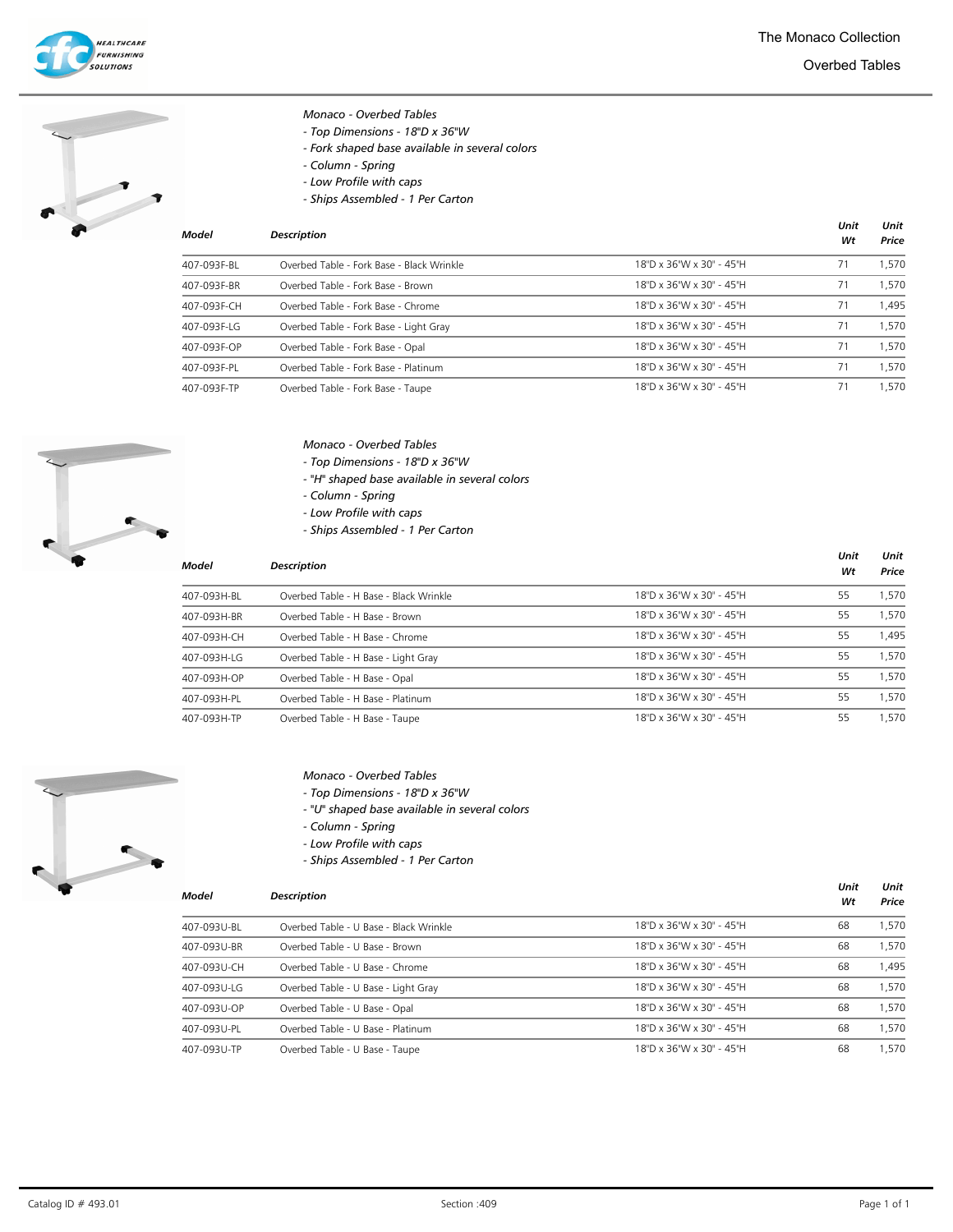



### Paxton - Overbed Tables

- Top Dimensions 18"D x 36"W
- Fork shaped base available in several colors
- Column Gas
- Low Profile with caps
- Ships Assembled 1 Per Carton

| Model       | <b>Description</b>                        |                          | Unit<br>Wt | Unit<br>Price |
|-------------|-------------------------------------------|--------------------------|------------|---------------|
| 409-093F-BL | Overbed Table - Fork Base - Black Wrinkle | 18"D x 36"W x 30" - 45"H | 71         | 1.650         |
| 409-093F-BR | Overbed Table - Fork Base - Brown         | 18"D x 36"W x 30" - 45"H | 71         | 1.650         |
| 409-093F-CH | Overbed Table - Fork Base - Chrome        | 18"D x 36"W x 30" - 45"H | 71         | 1.570         |
| 409-093F-LG | Overbed Table - Fork Base - Light Gray    | 18"D x 36"W x 30" - 45"H | 71         | 1.650         |
| 409-093F-OP | Overbed Table - Fork Base - Opal          | 18"D x 36"W x 30" - 45"H | 71         | 1.650         |
| 409-093F-PL | Overbed Table - Fork Base - Platinum      | 18"D x 36"W x 30" - 45"H | 71         | 1.650         |
| 409-093F-TP | Overbed Table - Fork Base - Taupe         | 18"D x 36"W x 30" - 45"H | 71         | 1.650         |



### Paxton - Overbed Tables

- Top Dimensions 18"D x 36"W
- "H" shaped base available in several colors
- Column Gas
- Low Profile with caps
- Ships Assembled 1 Per Carton

| Model       | <b>Description</b>                     |                          | Unit<br>Wt | Unit<br>Price |
|-------------|----------------------------------------|--------------------------|------------|---------------|
| 409-093H-BL | Overbed Table - H Base - Black Wrinkle | 18"D x 36"W x 30" - 45"H | 55         | 1.650         |
| 409-093H-BR | Overbed Table - H Base - Brown         | 18"D x 36"W x 30" - 45"H | 55         | 1.650         |
| 409-093H-CH | Overbed Table - H Base - Chrome        | 18"D x 36"W x 30" - 45"H | 55         | 1,570         |
| 409-093H-LG | Overbed Table - H Base - Light Gray    | 18"D x 36"W x 30" - 45"H | 55         | 1.650         |
| 409-093H-OP | Overbed Table - H Base - Opal          | 18"D x 36"W x 30" - 45"H | 55         | 1.650         |
| 409-093H-PL | Overbed Table - H Base - Platinum      | 18"D x 36"W x 30" - 45"H | 55         | 1.650         |
| 409-093H-TP | Overbed Table - H Base - Chrome        | 18"D x 36"W x 30" - 45"H | 55         | 1.650         |



## Paxton - Overbed Tables

- Top Dimensions 18"D x 36"W
- "U" shaped base available in several colors
- Column Gas
- Low Profile with caps
- Ships Assembled 1 Per Carton

| Model |
|-------|
|-------|

| Model       | <b>Description</b>                     |                          | Wt | Price |
|-------------|----------------------------------------|--------------------------|----|-------|
| 409-093U-BL | Overbed Table - U Base - Black Wrinkle | 18"D x 36"W x 30" - 45"H | 68 | 1,650 |
| 409-093U-BR | Overbed Table - U Base - Brown         | 18"D x 36"W x 30" - 45"H | 68 | 1,650 |
| 409-093U-CH | Overbed Table - U Base - Chrome        | 18"D x 36"W x 30" - 45"H | 68 | 1.570 |
| 409-093U-LG | Overbed Table - U Base - Light Gray    | 18"D x 36"W x 30" - 45"H | 68 | 1.650 |
| 409-093U-OP | Overbed Table - U Base - Opal          | 18"D x 36"W x 30" - 45"H | 68 | 1,650 |
| 409-093U-PL | Overbed Table - U Base - Platinum      | 18"D x 36"W x 30" - 45"H | 68 | 1.650 |
| 409-093U-TP | Overbed Table - U Base - Taupe         | 18"D x 36"W x 30" - 45"H | 68 | 1.650 |

Unit

Unit